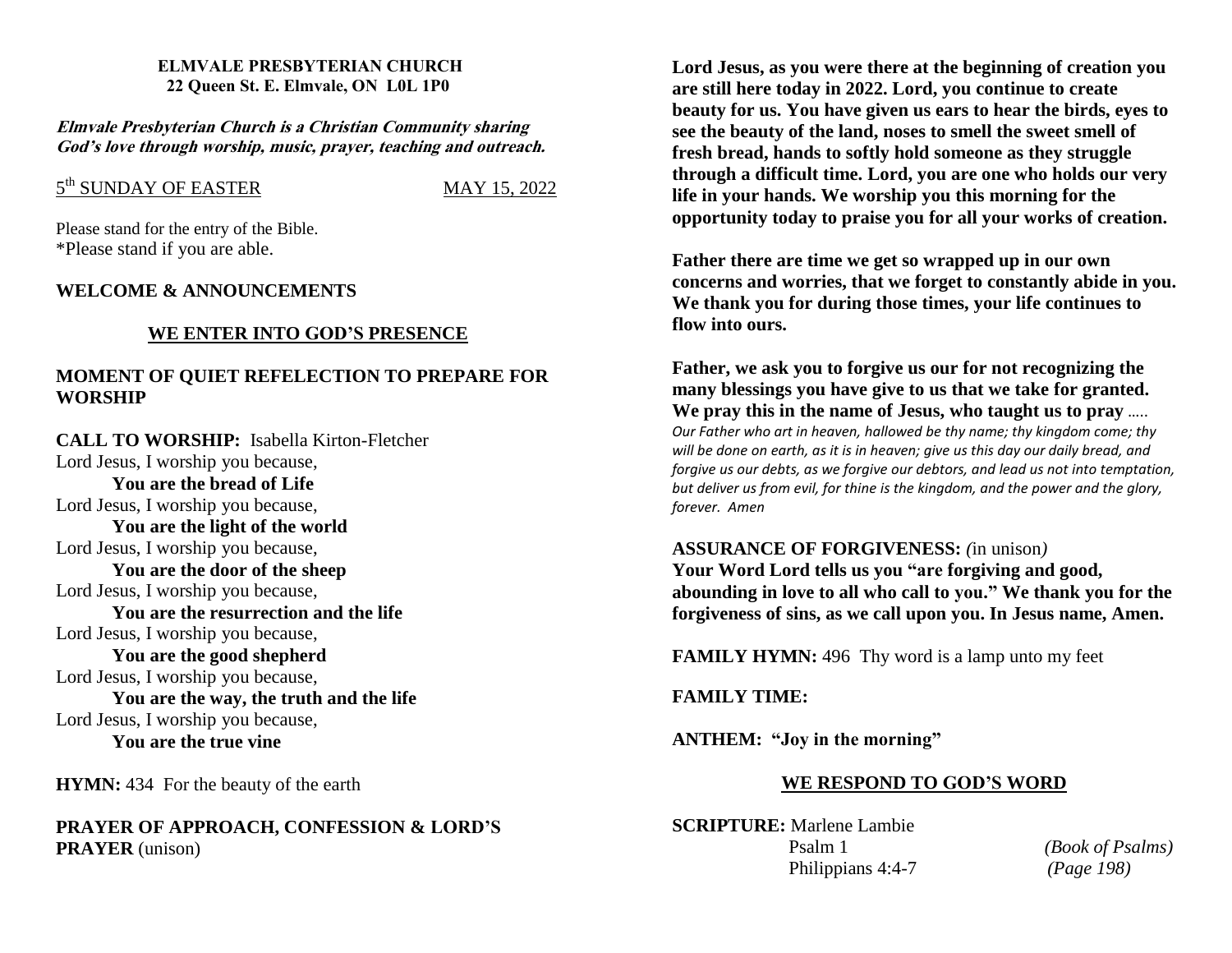## L. This is the word of the Lord. **People: Thanks be to God***.*

**SERMON:** Pastor Jane Archer

**HYMN:** 267 Rejoice, the Lord is King

## **PRAYERS OF THE PEOPLE:** June Ritchie

**OFFERING:** *Praise God from whom all blessings flow; Doxology #79 praise him, all creatures here below: praise him above, ye heavenly host; praise Father, Son and Holy Ghost.* 

### **\*PRESENTATION & PRAYER OF DEDICATION:**

**HYMN:** 748 Lord of all hopefulness

### **GOD SENDS US OUT INTO THE WORLD**

**\*BENEDICTION & BLESSING:** 

Go Now In Peace

*Go now in peace. Never be afraid. God will go with you each hour of every day. Go now in faith, steadfast, strong and true. Know He will guide you in all you do. Go now in love, and show you believe. Reach out to others so all the world can see. God will be there watching from above. Go now in peace, in faith, and in love.*

### **ANNOUNCEMENTS**

**We welcome Pastor Jane Archer to our church this morning and thank her for consenting to help us with our worship services until our new minister joins us at the beginning of July. Pastor Jane is the contact for pastoral care including**

**emergencies and sickness. She is happy to visit in person or by phone depending on the comfort level of the person (or persons) she will be visiting. Her email address is chaplain4you@gmail.com and her cell phone is 905-806- 5427**

**Thank you to the choir ladies from St. John's for adding their musical talents to our service this morning.**

**"As the COVID-19 infection count has been rising again, Session reviewed mask wearing and although we can not enforce the mandate, we would strongly encourage everyone to wear a mask while in the church."**

#### **CHURCH ANNOUNCEMENTS FOR THIS WEEK**

**Tues. May 17:** Tom's call will be presented at the Presbytery of Algoma and North Bay. David Graham, Angela Kirton and Cathy Finlay will speak in support of the call. If you wish to attend this Zoom meeting, please tell your clerk of session by May 17 so Cathy can send all the links to the Clerk of Presbytery. Please keep everyone involved in prayer.

Wed. May 18 7 p.m. **Session** 

Thur. May 20 7 p.m. **Choir** 

### **UPCOMING CHURCH ANNOUNCEMENTS**

**Rain or shine, on Monday May 23rd from 11 to 1, Mission & Outreach will be holding their Annual Victoria Day BBQ. We will require some help setting up tables, hamburg flippers, someone to keep them supplied and clean up. See Mary if you are able to help. Proceeds from the BBQ will go to the crisis in Ukraine.**